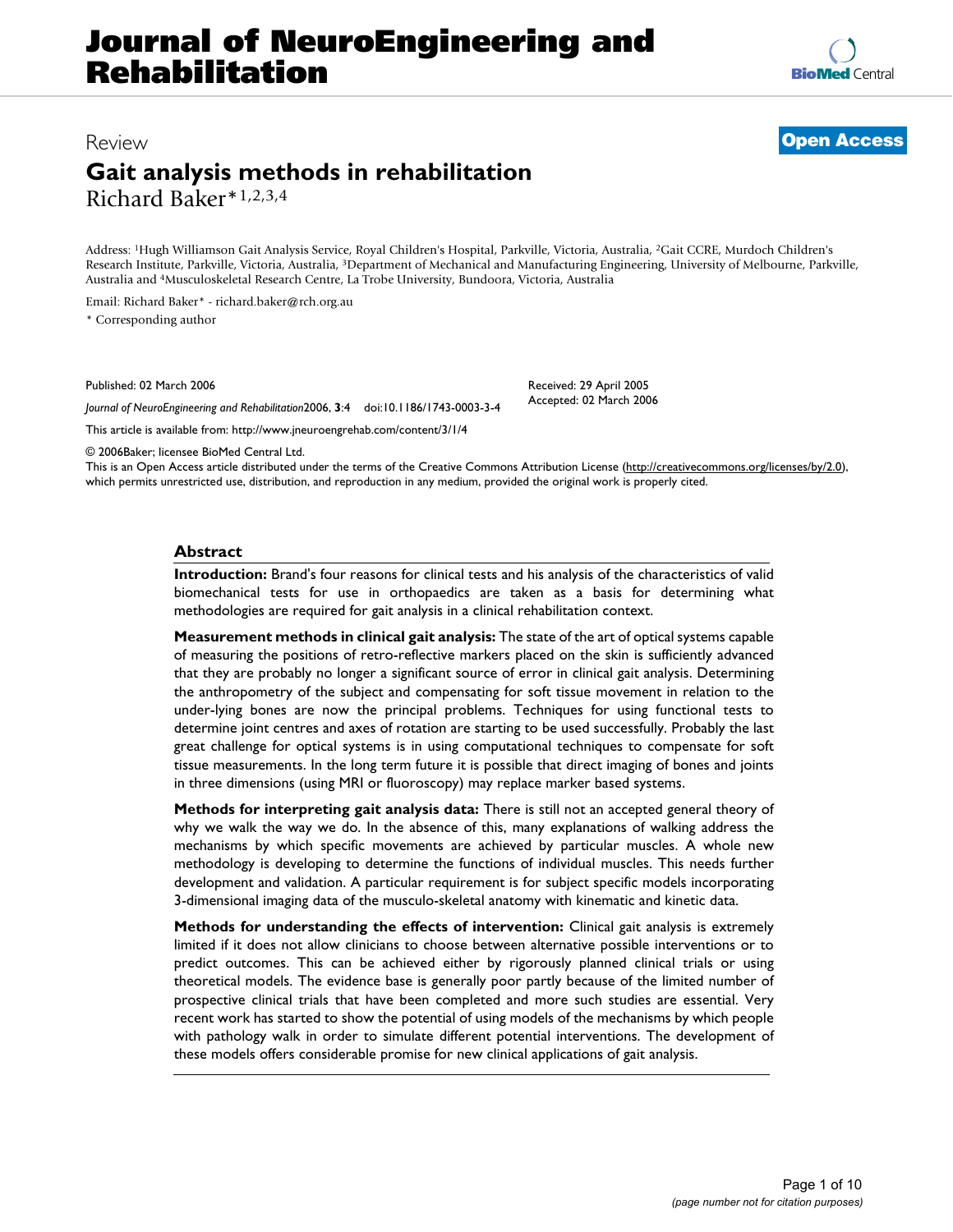#### **Introduction**

For the purposes of this paper *gait analysis* will be assumed to refer to the instrumented measurement of the movement patterns that make up walking and the associated interpretation of these. The core of most contemporary gait analysis is the measurement of joint kinematics and kinetics. Other measurements regularly made are electromyography (EMG), oxygen consumption and foot pressures. A systematic physical examination of the patient is usually conducted as part of a gait analysis.

Rehabilitation is a clinical discipline and this paper will thus concentrate on *clinical* gait analysis. Richard Brand [1,2] proposed four reasons for performing any clinical test (see Table 1). The third of these might actually be taken as a definition of the word *clinical* i.e. a *clinical* test is one conducted in order to select from among different management options for a patient (including the possibility of not intervening).

Much contemporary gait analysis is done for the purpose of *clinical research*. This differs from clinical testing in that the reason is not to make clinical decisions for the individual patient, but to learn about a condition affecting a group of patients or the effect of an intervention. It is important to remember that the criteria for valid clinical research may not be the same as those for valid clinical testing. For example if a measurement made on a patient cannot be relied upon because of random errors then that measurement will not be useful for clinical purposes. By increasing the number of patients in a sample however, even measurements with quite large random errors can result in meaningful conclusions in clinical research. This paper will focus on gait analysis for clinical use. It will also focus on methodology rather than areas of clinical application.

Brand's [1,2] other three possible reasons for performing any clinical test are to distinguish between disease entities (diagnosis), to determine the severity, extent or nature of a disease or injury (assessment), and to predict outcomes of intervention (or the absence of intervention). The monitoring of the progress of a patient's condition either following intervention or in its absence might be regarded as an additional reason. This modification of Brand's approach is summarised in Table 2.

Brand went on to propose a number of criteria for assessing the usefulness of biomechanical measurements in general which, with some modification, can be used as criteria for the usefulness of all clinical gait analysis. These are listed in Table 3. The first requirement of any clinical measurement is that it should characterise the patient, that is if the patient attends on two separate occasions, between which his or her condition might be considered **Table 1: Reasons performing clinical tests as stated by Brand [1, 2])**

1. to distinguish Diagnosis between disease entities (diagnosis). 2. to determine severity of disease or in jury (i.e. assessment or evaluation) 3. to select among treatment options

4. to predict prognosis

as stable, the measurements taken should be similar. This requires that the measurement technique itself is repeatable but also that the quantity being measured is stable and independent of factors such as mood, motivation or pain. Measurements can be repeatable and stable without necessarily being accurate (representative of a specific physical quantity). Such tests can be clinically useful but will be much easier to interpret if they are also accurate. In an era of evidence based clinical practice it is essential that any measurement techniques are appropriately validated which must include assessments of both their repeatability and accuracy.

In order to perform a diagnostic function it is necessary for measurements to be able to distinguish normal from abnormal patterns of movement and also between the characteristics of one disease entity and another. There are two aspects to this. The first is having measurement systems capable of working to adequate precision. The second is a knowledge of what characterises normal walking or a particular disease entity.

The requirement for patient assessment pre-supposes that a diagnosis does not give sufficient information to determine the most appropriate management for a patient and that measuring the precise characteristics of a patient's condition are essential for this. Measurements thus have to be sufficiently precise to reveal clinically important differences between patients with the same diagnosis. For monitoring purposes measurements need to be sufficiently precise to be able to determine whether a patient's condition is stable, improving or deteriorating.

Brand suggested that the measurement technique should not affect the function it is measuring. The walking per-

#### **Table 2: Reasons performing clinical gait analysis (modified from Brand [1, 2])**

Clinical gait analysis is performed to allow the selection from amongst treatment options (including the possibility of not intervening). This is based on one or more of:

- 1. *Diagnosis* between disease entities.
- 2. *Assessment* of the severity, extent or nature of a disease or injury.
- 3. *Monitoring* progress in the presence or absence of intervention. 4. *Prediction* of the outcome of intervention (or the absence of intervention).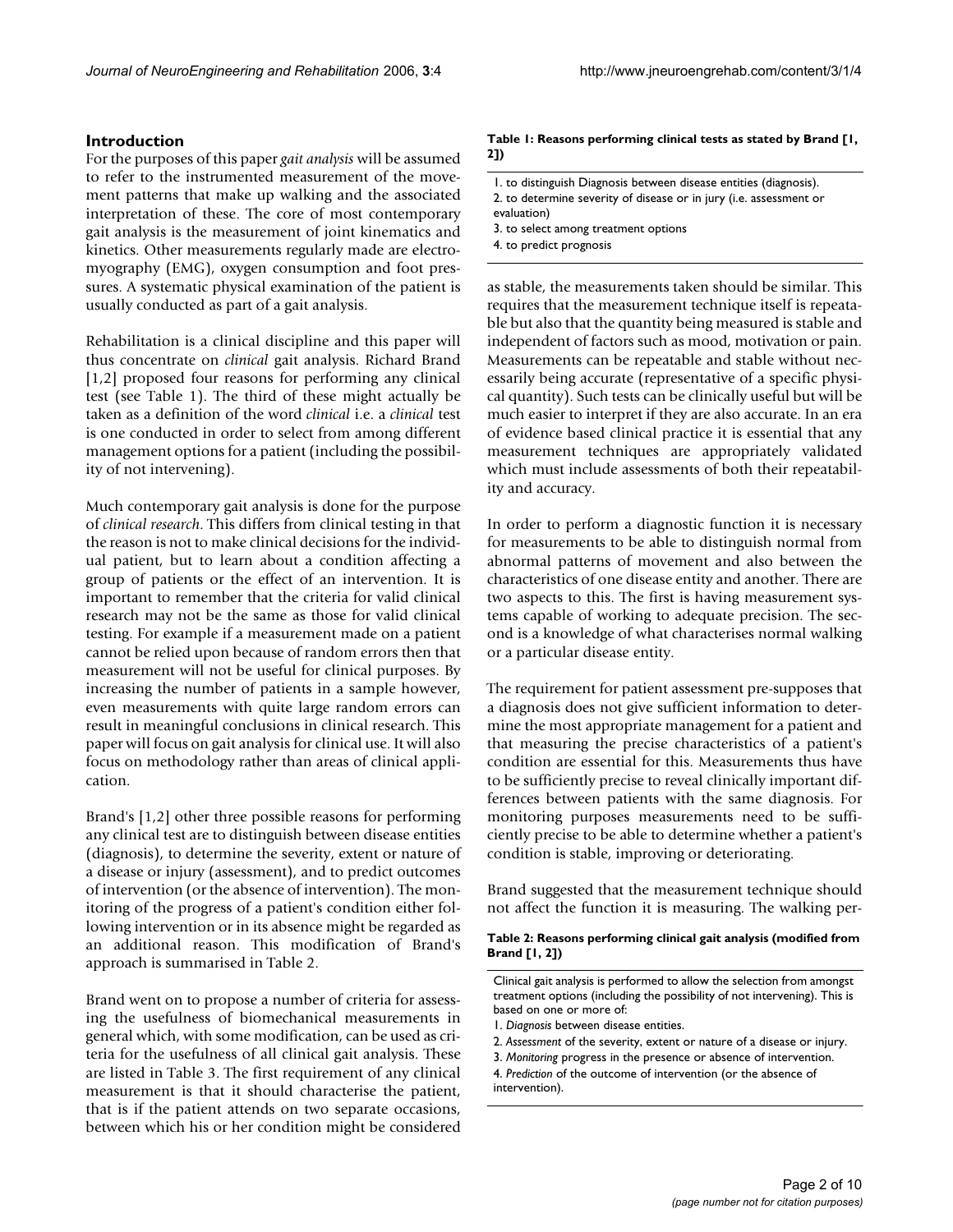formed in a gait analysis laboratory however, with the patient concentrating on what they are doing in an idealised environment, is not necessarily representative of their normal walking. At the very least this must be taken into account when interpreting results.

Gait analysis should reveal information that is useful to the clinician and this will generally require that results are reported in terms analogous to accepted clinical concepts. It must be cost-effective, that is the benefit of performing the test must be worth the cost. This balance need not necessarily be determined in purely financial terms but the financial cost of gait analysis is a significant factor. Finally there is no point doing any clinical test if the results could be obtained sufficiently well by simply observing the patient

The information obtained by assessing the patient is that used for selecting management options. This process does not, therefore, make further demands on the measurement systems but does require an understanding of how the patient's condition is likely to be affected by an intervention (or none) to a level sufficient to determine which options are preferable. Prediction of outcomes takes this one stage further to being able to determine not only which management option is best but also how the patient will be after that intervention.

This sequential analysis of the four potential purposes of clinical tests reveals a progression from just requiring reliable and precise measurements to the additional requirement of having an understanding of how such information is incorporated into clinical practice. The state of the art is that the measurement component of gait analysis can reasonably be described as an objective process whereas the interpretation component is predominantly subjective.

Making the interpretive component more objective can be achieved in two ways. The first is to develop a general theory of how people walk whether they have recognised pathology or not. As long ago as 1982 Cappozzo lamented, "The approaches to clinical gait analysis and evaluation are not supported by general theories" [3] and despite over 20 years of intense activity this is still a reasonable summary of the state of the art. The second approach, which must operate in the absence of the former, is to conduct clinical research to ascertain the outcome of particular interventions on groups of patients characterised by certain measurements. Most of the knowledge base used in the interpretive component of gait analysis comes from such studies. It is because there are relatively few studies available to base such interpretations on that the subjective element of interpretation is necessary in contemporary clinical gait analysis.

## **Measurement methods in clinical gait analysis**

Modern clinical gait analysis traces its origins back to the early 1980s with the opening of the laboratory developed by the United Technologies Corporation at Newington, Connecticut and those provided with equipment by Oxford Dynamics (later to become Oxford Metrics) in Boston, Glasgow and Dundee. Retro-reflective markers were placed on the skin in relation to bony landmarks. These were illuminated stroboscopically and detected by modified video cameras. If two or more cameras detect a marker and the position and orientation of these cameras are known then it is possible to detect the three-dimensional position of that marker [4].

Whilst the basic principles remain the same as the earliest systems, the speed, accuracy and reliability has advanced beyond all recognition. It is not uncommon now to find clinical systems using 8, 10 or more cameras functioning at over 100 Hz and capable of detecting reliably the presence of many tens of markers of between 9 and 25 mm diameter. Calibration of the systems (the determination of the position, orientation and optical and electronic characteristics of the cameras) can generally be accomplished in less than a minute. Marker positions from clinical trials can be reconstructed and markers labelled automatically in real time (although this feature is often not essential for clinical studies). The determination of the accuracy of such systems is now generally limited by the accuracy of any alternative means to determine marker position and can be taken to be of the order of 1 mm. This is probably an order of magnitude smaller than other sources of error in determining joint kinematics and kinetics. This particular measurement technology has thus reached a mature state of development that, whilst advances will almost certainly continue, already probably delivers all that is required by conventional gait analysis [5].

The same cannot be said of the computer models used to derive joint kinematics and kinetics from the marker position data supplied by the measurement hardware. Almost all commercially available clinical systems use some variant of the Conventional Gait Model [6] which has been referred to as the Newington, Gage, Davis [7], Helen Hayes, Kadaba [8,9] or Vicon Clinical Manager (VCM) model. This was developed using the minimum number of markers possible to determine 3-dimensional kinematics and kinetics [10,11] of the lower limb at a time when measurement systems were only capable of detecting a handful of markers. It assumes three degree of freedom joints for the hip and knee and a two degree of freedom joint at the ankle. The model is hierarchical requiring the proximal segments to have been detected in order that distal segments can be defined and incorporates regression equations to determine the position of the hip joint centre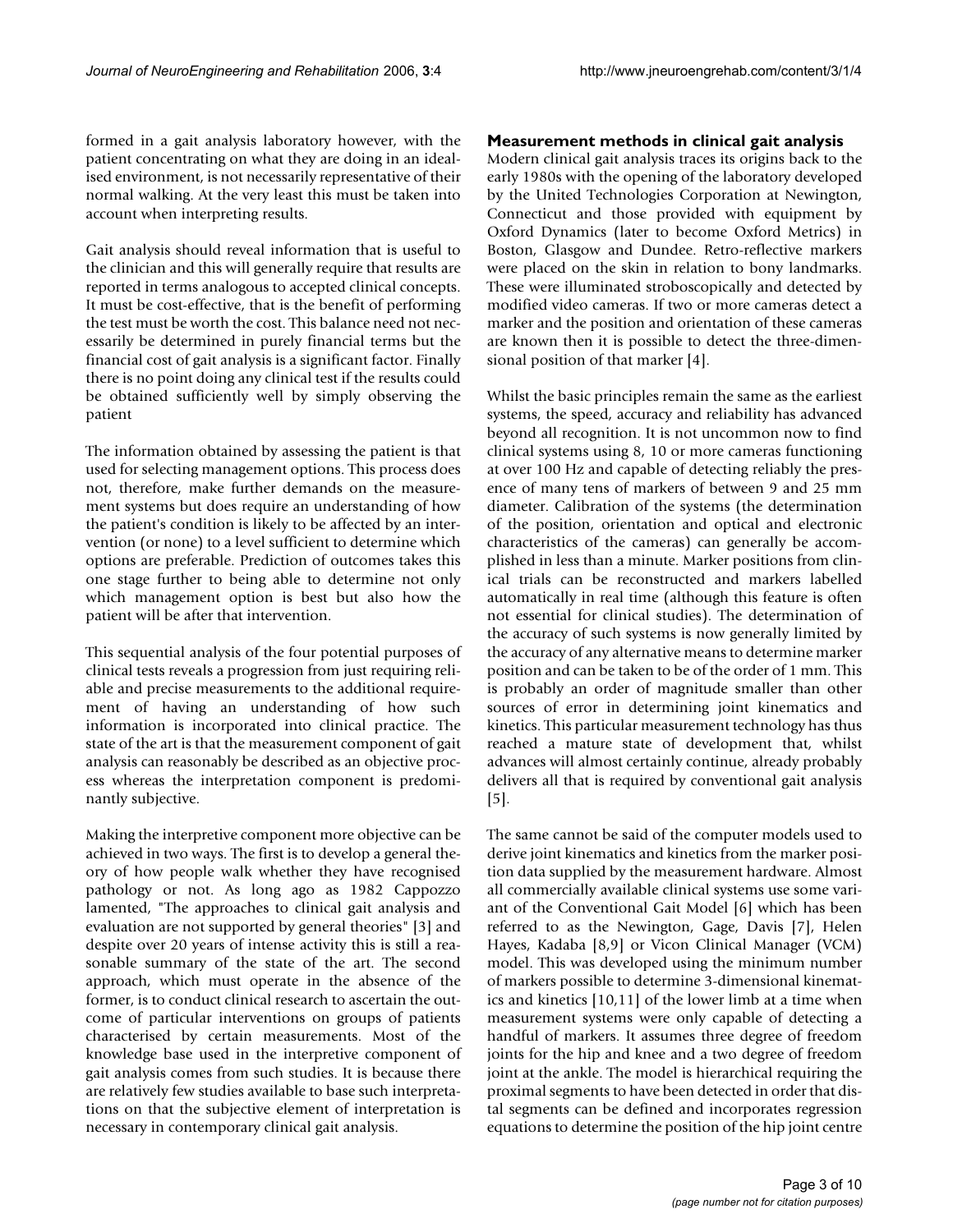#### **Table 3: Criteria for biomechanical measures (extracted from text of Brand [1])**

| Reproducible                                             |
|----------------------------------------------------------|
| Stable (independent of mood, motivation and pain)        |
| Accurate                                                 |
| Appropriately validated                                  |
| Capable of distinguishing between normal and abnormal    |
| Must not alter the function it is measuring              |
| Reported in form analogous to accepted clinical concepts |
| Cost-effective                                           |
| Not observable by the skilled clinician                  |
|                                                          |

with respect to pelvic markers. Kinetics are determined using an inverse dynamics approach which generally requires considerable filtering to give any useful signals. An alternative system the Cleveland Clinic Model based around a cluster of markers on a rigid base attached to each segment is the only other widely used model. Unfortunately documentation of this model in the scientific literature is very poor.

#### *The problem of limited repeatability*

The primary problem of current measurement technology is that of reliability in routine clinical use. Several studies have now been reported in which a single subject has been analysed in a number of different laboratories [12-14]. These have shown a degree of variability between sites that would appear to be sufficient to undermine clinical applications. In retrospect, the original studies of the reliability are flawed. There was no such study of the Davis implementation of the model and the statistics used by Kadaba et al [8,9] to report reliability of their implementation probably acted to mask deficiencies. In particular, use of relative measures of reliability such as the coefficient of multiple correlation (CMC) makes interpretation of findings difficult. Almost all reliability studies have been done on subjects without pathology where marker placement is reasonably straightforward. Reliability for clinical populations is rarely reported in the literature and is almost certainly inferior.

At least one recent study has shown that it is possible to get levels of reliability sufficient to justify the continued clinical use of gait analysis within a single centre [15]. Too few centres however are providing evidence to establish that this is the rule rather than the exception.

**Whilst not the most exciting field of research, a very real need of clinical gait analysis is for the development of techniques for establishing the reliability of measurement techniques and of methods of quality assurance that will ensure that the very highest standards of reliability are achieved in routine clinical practice**.

#### *Source of error: Model calibration*

There are two principal sources of error. The first is the difficulty determining the anthropometry of the individual subject (known as *model calibration*). This has two aspects, placing markers accurately with respect to specific anatomical landmarks and determining the location of the joint centres (and other anatomical features) in relation to these markers. Failure to place markers accurately is probably the single greatest contributor to measurement variability in contemporary clinical gait analysis. This is partly a matter of appropriate staff training and quality assurance but at least as important, and more fundamental, is the problem that many of the landmarks used to guide marker placement are not themselves particularly well defined in patients with certain conditions [16]. Even when bony landmarks are sharply defined an increasing number of patients have a considerable thickness of subcutaneous fat that makes palpation difficult.

The Conventional Gait Model uses regression equations to determine the position of the hip joint centre in relation to the pelvis. Both Bell's [17-19] and Davis' [7] equations are commonly used and there is now good evidence that neither is satisfactory in healthy adults [20]. There have still been no published studies of whether either is valid for healthy children. Children with orthopaedic conditions including cerebral palsy may often have dysplasia of the hip or deformity of the pelvis, and it is exceedingly unlikely that any form of regression equation could be used in these patients to determine hip joint position.

Methods for moving away from anatomical landmarks and regressions equations for determining joint centres have been around for nearly a decade, the process being known as *anatomical calibration* [21]. They rely on calibration movements to be performed before capturing walking data and some form of fitting of the measured marker positions to an underlying model of how the body moves. The simplest example is probably the determination of the hip joint centre. It is assumed that the hip joint moves as a ball and socket joint about centre of rotation fixed in the pelvis. Any marker on the femur would thus be expected to describe a path on the surface of a sphere centred on the hip joint centre when the hip joint is moving. A least squares fit of the measured data to such a sphere allows the location of that joint centre to be determined [20,22]. Similar approaches are applicable to determine that axis of the knee joint which for this purpose has often been assumed to be a simple hinge joint.

Various approaches to fitting data to an underlying model have been attempted and many seem to give reasonable results [20,22-28]. Such techniques have not so far been widely accepted into clinical practice probably because there is a perception that such calibration trials are too dif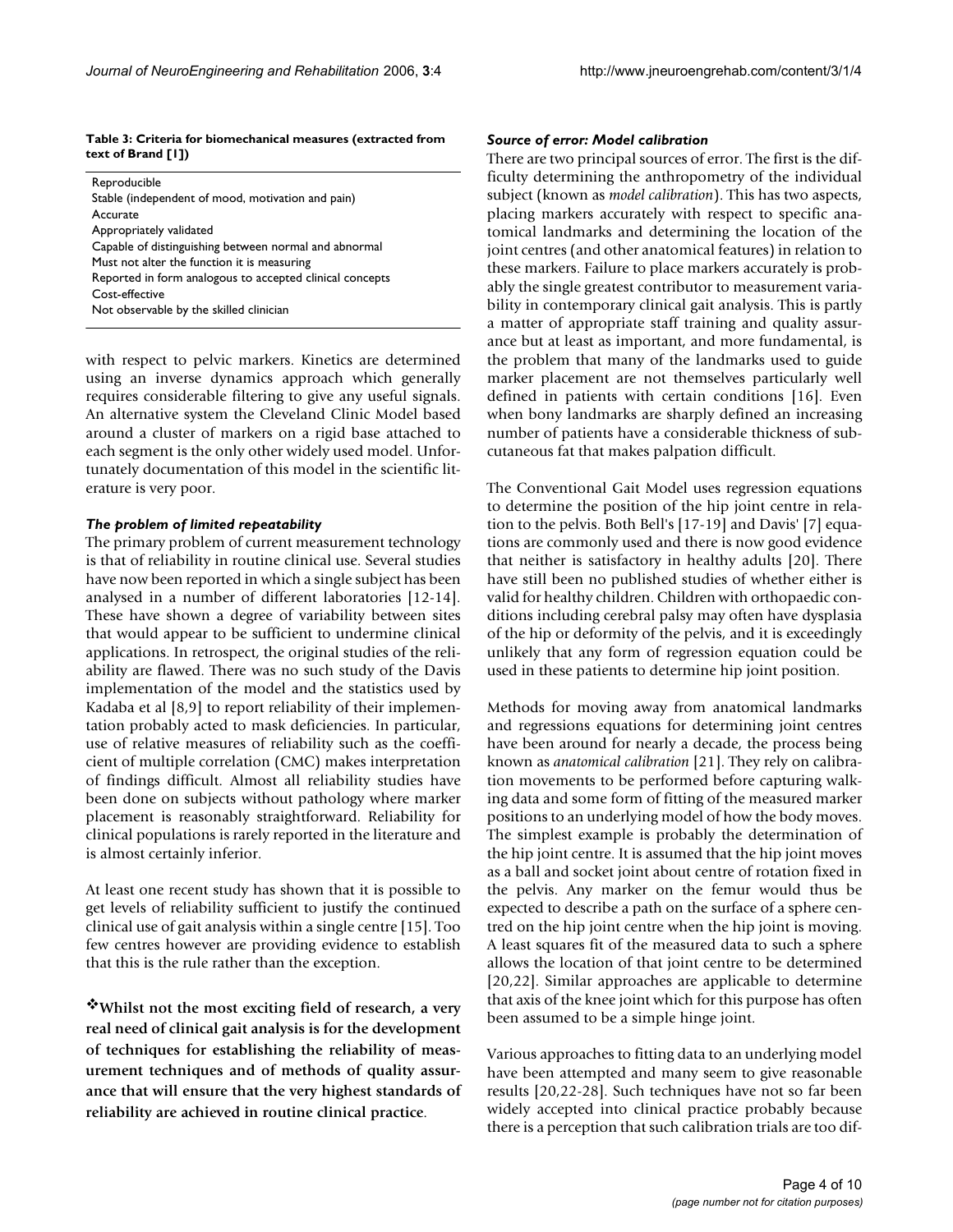ficult for patients to execute. At least one clinical lab however has now committed itself to implementing such techniques into routine practice and has reported failure to perform test adequately in only one of over 700 patients tested so far.

**Further studies are needed to confirm these studies and to identify which of the range of available optimisation techniques is the best suited to clinical applications. Comprehensive reliability studies are again needed to demonstrate the advantages of using such models over the conventional model**.

#### *Sources of error: Soft tissue artefact*

The second source of error is the degree of movement of the skin, muscle and other soft tissues in relation to the bones that occurs during walking. This is perhaps most marked in relation to the rotational profile of the hip. Lamoreux [29], as far back as 1991, reported that with optimal placement of thigh wands only 65% of transverse plane hip joint rotation was detected and that with poor placement this could be as little as 35%.

The problem of skin and other soft tissue movement is more problematic than that of model calibration. Lu and O'Connor where the first to propose *fitting* a model of how the body is expected to move to marker co-ordinate data [30] using an optimisation approach. This model uses a least squares fit, similar to some of the techniques described above for model calibration, and thus makes no assumptions about the nature of the soft tissue movement. Other similar models have now been made commercially available [26]. More recent studies have started to try to map out the movement of markers with respect to the underlying bones [31,32]. If such movement can be characterised as a function of joint angle then, in principle, this knowledge could be built into a model to allow such movements to be compensated for. Such mapping is only likely to be useful if it can be shown that soft tissue movement is consistent across a range of subjects and activities. It is not clear at present whether these conditions are satisfied. A particular problem in regard to mapping soft tissue movement is that of defining what the "true" movement of the bones is. In the absence of any gold standard a variety of assumptions are being used most of which have serious limitations.

**Significant work is needed in this area. A gold stand ard method for determining joint movement is required.**

**Maps of soft-tissue movement as a function of joint angle are required and work done to establish how** **these vary from individual to individual and from task to task.**

**Marker sets need to be defined based on the optimum placement of markers given knowledge of the soft-tissue displacements.**

**Finally it is possible that knowledge of likely soft-tis sue displacement could be built into the optimisation algorithms allowing for better estimates of the movements of the underlying skeleton.**

The development of a gold standard method for determining joint movement will probably require a move away from skin-mounted markers (or other sensors). Once such technology is available however it is quite possible that this will supersede the presently available systems. The cost of any such new systems however is likely to prohibit ready clinical availability in the foreseeable future.

There has been some work done on markerless optical methods. By placing a number of video cameras around a subject and tracing the silhouette of the walking subject on each it is possible to generate a 3-dimentional silhouette of that subject. This has already been achieved but the next step of using such a silhouette to determine the coordinate systems associated with the moving body segments has not yet been satisfactorily achieved.

It is possible that the problem of skin movement can only be satisfactorily addressed by making direct measurements of bone position. It is now possible to take 3 dimensional images of bones (and muscles) using MRI but only within a very restricted capture volume [33-35]. The image processing problem of automatically determining a bone embedded axis system from such images has yet to be solved satisfactorily. Similarly both uniplanar and biplanar cine fluoroscopy [36-40] has been used to detect the 3-dimensional movement of the internal knee prostheses during a variety of movements. This is possible because a knowledge of the exact size and shape of the prosthetic components and their opacity to x-rays greatly simplifies the image processing problem. Using similar techniques to determine the movement of joints has also been reported [41-43]

**Using 3-dimensional imaging techniques to directly determine bone movements during walking either as a technology with potential clinical applicability or for use as a gold reference standard from which to improve**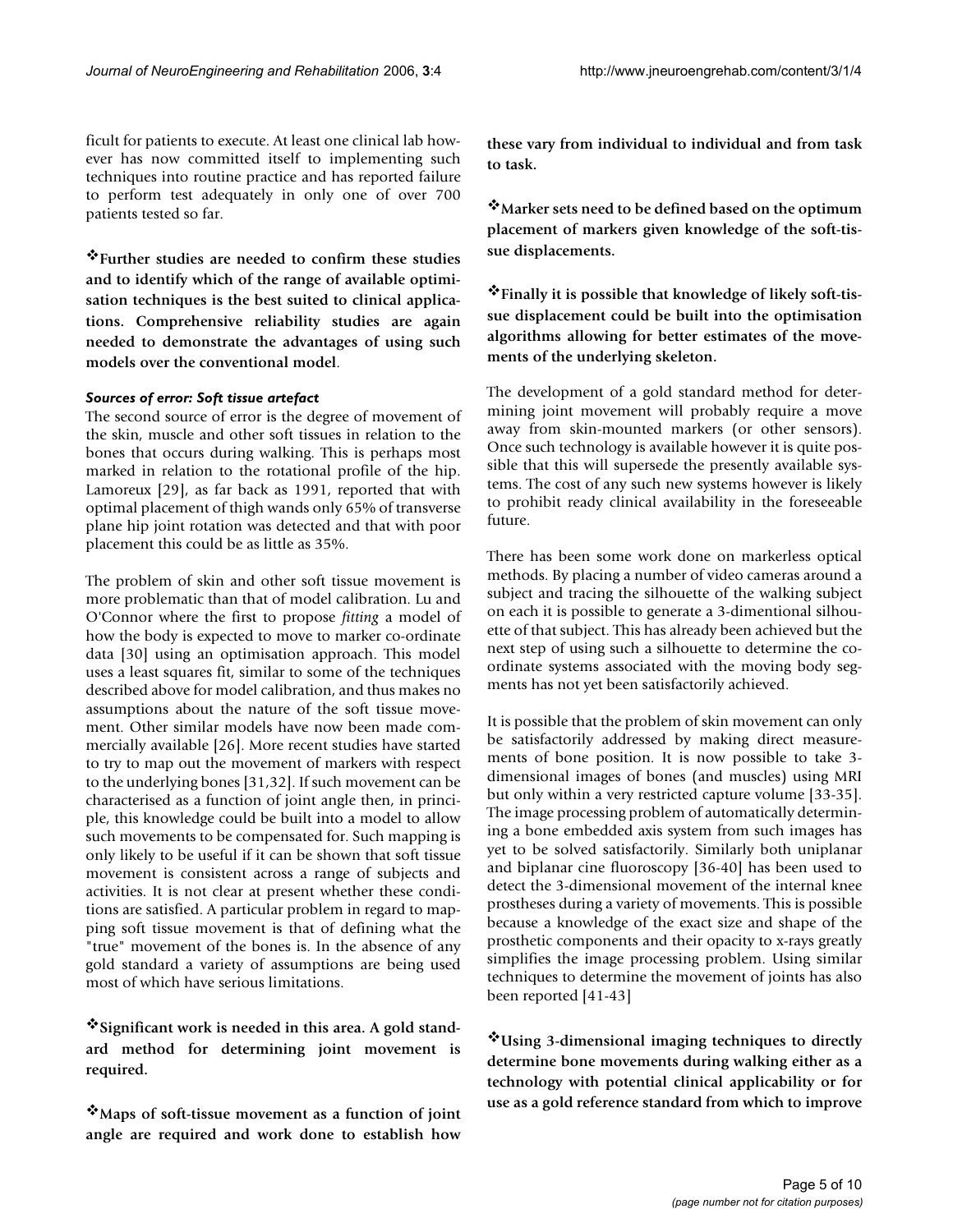**the implementation of conventional marker based technologies is one of the greatest challenges in this area.**

### **Methods for interpreting clinical gait analysis data**

The second element of clinical gait analysis is the interpretation of data. Conventions for describing 3-dimensional joint kinematics and kinetics are well formulated. Many laboratories are augmenting conventional kinematics and kinetics with muscle length and, less commonly, moment arm graphs. Normal patterns of movement as represented by these data are now generally fairly well understood by clinical specialists although there is actually very little normative data published in the peer-reviewed literature. Similarly, many abnormal patterns of movement are quite widely recognised by clinicians but there few published attempts at formal classification of these [44-46]. Many clinicians have learnt to associate particular abnormal patterns in particular patient groups with particular impairments of body structure and function. Intervention based on such an understanding often leads to a normalisation of gait patterns at subsequent assessments (e.g. [47-55]). It is on this basis that clinical gait analysis operates at present.

Despite the widespread acceptance of many of these conventions there are still problems. Baker [56] demonstrated that the Euler sequence used to calculate pelvic angles gives rise to data that can be mis-leading to clinicians and proposed an alternative to correct this which is yet to be adopted widely within clinical analysis. Methods for interpreting angles in three dimensions, either in terms of Euler/Cardan rotations or the Grood and Suntay convention [57,58] are not well understood either by clinicians or many bioengineers. A recent attempt to standardise the reporting of joint angles [59] proposed a different convention to that of the Conventional Gait Model and the continuing debate as to which is preferable illustrates this confusion [60,61]. Joint moments are generally reported with reference to orthogonal axis systems fixed in the distal (Conventional Gait Model) or proximal segments (or occasionally the laboratory axis system). These differ significantly depending on the axis system chosen [6,62] yet there has been no debate about which if any is preferable. Reporting moments about orthogonal axis systems and joint rotations about non-orthogonal ones leads to difficulties in relating the moments to the changes in joint angles to which they are related. The use of muscle moment arms will be discussed further below but it is interesting that there is no straightforward definition of the meaning of the term *moment arm* in three dimensions [63] and it is often not clear how such data should be interpreted.

**A consistent, comprehensive and clear method for describing joint kinematics and kinetics in three dimensions would be of immense benefit for the clinical gait analysis community.**

Perhaps the most important limitation of our present understanding of human walking, however, is that it is primarily descriptive. We know *what* happens rather than *why* it happens. Many in the clinical gait analysis community regard kinematics as descriptive but contend that kinetics explain movement patterns. This is almost certainly misguided. Kinetics are simply another set of measurements and can thus only be descriptive.

There have been various attempts at establishing a theory of walking but none is particularly convincing. Saunders, Inman and Eberhart's determinants of normal walking [64] are perhaps the best known of these. Recent publications however have questioned how the detail of these reflects experimental data [65-70]. Gage [71,72] based his pre-requisites of gait on earlier work by Perry [73] but these are best regarded as pointers to where particular patients are deficient rather than explanations of how they are achieving walking with or without pathology.

Perhaps the closest we have come so far to understanding why we walk the way we do has come from the work of Pandy and Anderson [74,75]. They have shown that it is possible to construct a mathematical simulation of muscle function during normal walking based on the assumption that the total consumption of energy per unit distance walked is minimised. The authors, however, commented that the model seems more dependent on the boundary conditions imposed than on the nature of the optimisation function. Further, because of the complex nature of the optimisation process driving the model it is still difficult to explain how the precise characteristics of any particular feature of the walking pattern affect the overall calculation of energy expenditure. So far such a model has only been constructed for normal walking.

## **An obvious challenge in the emerging field of computational biomechanics is to apply similar techniques to model walking with particular forms of pathology.**

Conceptually, modifying such models to incorporate a specific abnormality of the musculo-skeletal anatomy such as a leg length discrepancy or contracture of a particular muscle is reasonably straightforward. It is much less certain whether such techniques can be applied at all to patients with neuromuscular pathology who are most frequently seen by clinical gait analysis services. Optimisation techniques assume that movements are controlled in such a way that a specific control function is minimised.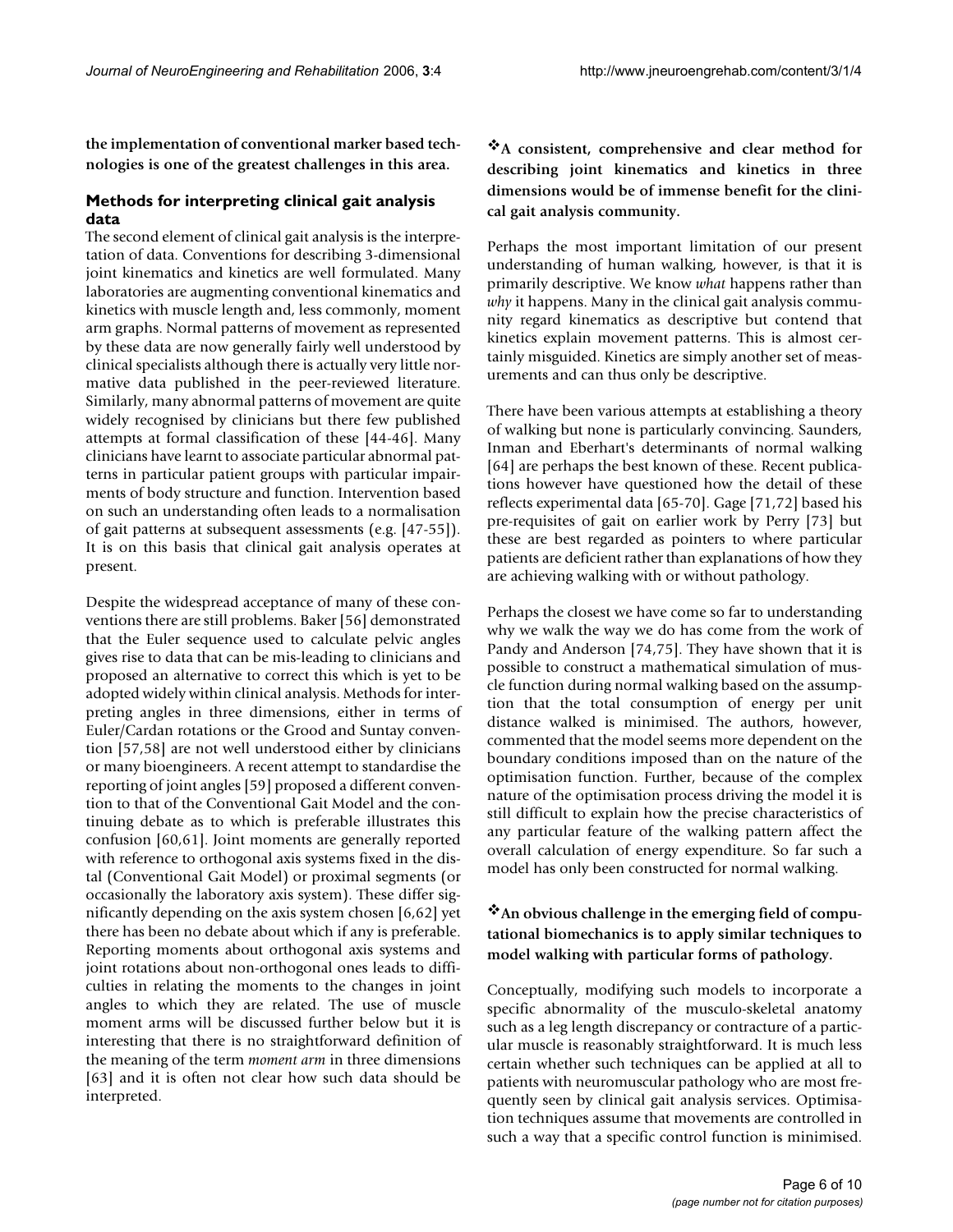In many neuromuscular conditions (Cerebral Palsy, Parkinson's disease, adult hemiplegia) the problem is one of a loss of central control and this would appear to invalidate any techniques modelling human movement as an optimised process.

If such models are developed it will be interesting to see whether they give any insights into the clinical management of patients. Further it will be interesting to see whether their use leads to an understanding of why we walk the way we do which can be formulated as theories that are applicable without the use of such complex models.

## **Perhaps the greatest challenge in clinical gait analysis is still to answer the question. "Why do we walk the way we do and why don't our patients?".**

Whilst the answer to this question still seems as far away as ever, significant advances have been made over recent years in understanding the mechanisms by which we walk particularly in the way that muscles act. For many years it was assumed that a muscle's anatomical position determines how it acts. It was assumed for example that the action of the hamstrings, passing behind the knee, was always to flex the knee. It is only comparatively recently that biomechanists have come to appreciate that any individual muscle has an effect on all the segments of the body and that in some circumstances this may result in a muscle having an action different to its anatomical function [76-81]. It is now fairly well accepted, for example, that the hamstrings functions as a knee extensor during early stance in normal walking because its effect in extending the hip has a secondary tendency to extend the knee which is greater than its direct effect as an anatomical knee flexor [82].

Such work depends on knowing the joint kinematics and kinetics and inertial properties of the body segments. These can be used to estimate the forces in individual muscles [81-83]. This is an indeterminate problem so is dependent on an optimisation approach (and the validity of this in neuromuscular pathology is questioned in the same way as that of the simulations described above). Once the muscle forces are known forward modelling can be used to determine the effect that a given muscle is having on any segment (or joint) of the body. Until very recently the first part of this problem, the estimation of muscle forces had not been achieved which limited the application of the second part, the forward modelling to data obtained from the simulations described above [74,75]. Recently methods have been develop to estimate the muscle forces required to generate measured joint kinematics and ground reaction forces and have been used both to understand the function of individual muscles during pathological gait and predict the effect of interventions [84,85]. These have been based on scaled models of the adult musculo-skeletal anatomy.

**A further area of challenge is in using 3-dimensional imaging techniques to model musculo-skeletal deformities to allow the generation of** *patient-specific* **models of walking.**

There is also considerable debate at present about the validity of these techniques (the simulations, the estimations of muscle forces and the forward modelling). Whilst the general principles are sound the techniques are known to be extremely sensitive to certain aspects of their implementation (and may be sensitive to many more). For example the forward modelling in particular is sensitive to how the interaction between the foot and the floor is modelled with there being no clear consensus as to the most appropriate method for this [74,77,81].

**Implementation of these models must be based on robust techniques being developed to validate models, the first step of this is in rigorous analysis of the sensitivity of models to the assumptions on which they are based.**

## **Methods for understanding the effect of intervention**

Understanding how to interpret clinical gait analysis data is not itself sufficient to allow selection from amongst treatment options (Table 1). For this it is also necessary to know what effect the available interventions are likely to have on someone's walking pattern. If we had a general theory of walking then it might be possible to develop a theoretical basis for considering the effect of any intervention. For patients whose walking could be modelled using a simulation based on specific musculo-skeletal abnormalities it might be possible to use similar simulations to model what might happen if partial correction of those abnormalities were attempted (obviously full correction would restore normal walking!). The author is unaware of any published work at this level at present.

There are then two methods for understanding the effects of intervention in these patients; clinical research to establish what the actual effect of a given intervention is or using knowledge of the mechanisms of walking to predict the effect of modifying the characteristics of the musculoskeletal anatomy.

By far the most common approach to date has been the use of clinical research – the comparison of gait patterns before and after a particular intervention [47-55,86-88].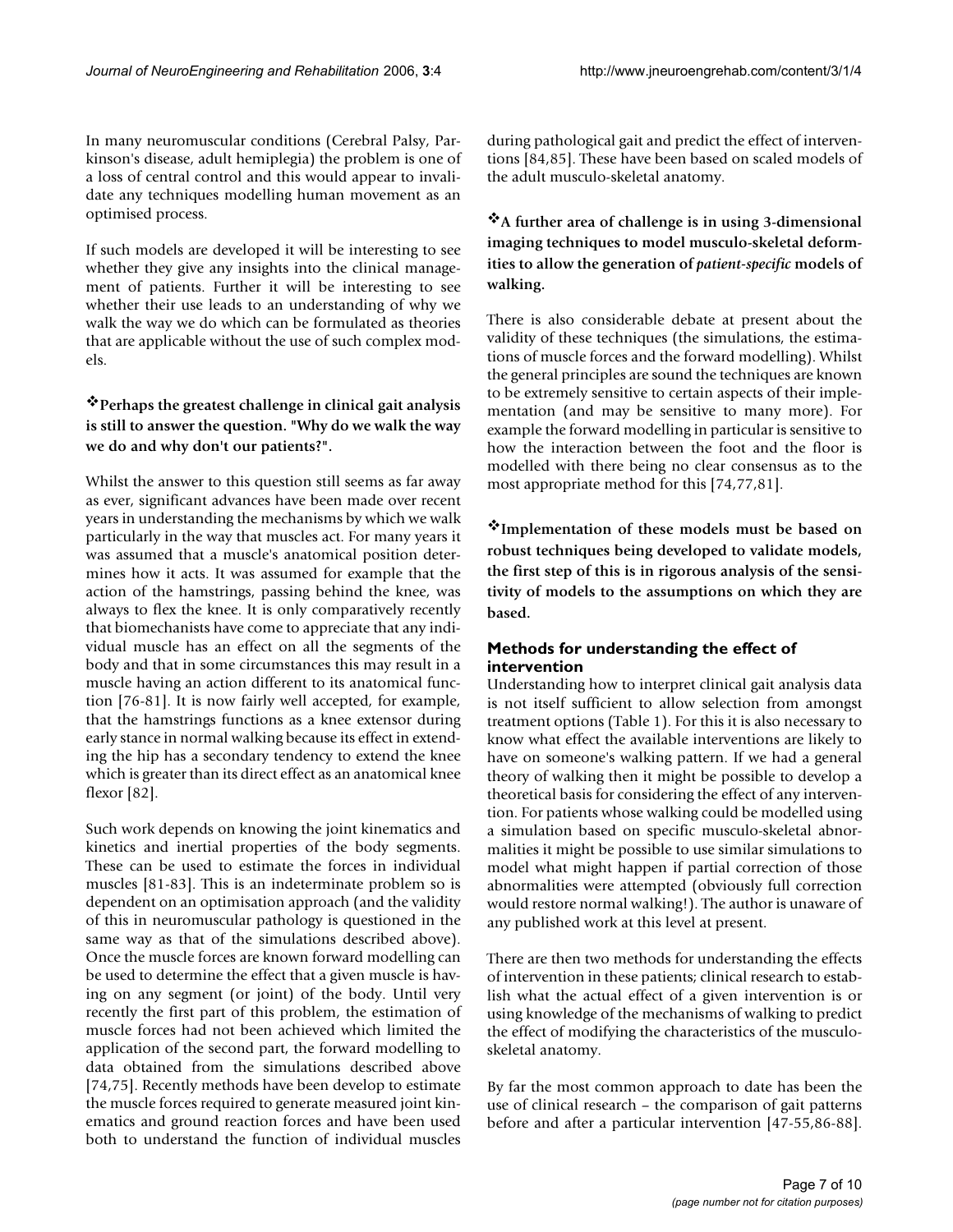Even so there have been comparatively few studies that have given conclusive findings. Many studies which claim to have done so have quite serious methodological flaws. This is particularly true of research into orthopaedic surgery for children with CP where researchers have used retrospective audits of clinical practice to try and answer specific questions. Many of these studies attempt to make inferences about individual procedures which have only ever been performed as part of a multi-level surgical package [47,49-51,54,55]. It is impossible to tell from these studies which effects are due to the particular procedure being considered and which are due to the overall package. Several studies have attempted to separate out those effects by dividing patients into those who have and those who have not had a particular procedure as part of the overall package of surgery and use methods to compare groups similar to those that would be used for a randomised clinical trial [47,54]. The validity of this approach is questionable, however, because generally the two groups of patients were not similar to start with. Those that had the procedure had it because it was considered that the patient needed it and vice versa. Comparison of the two groups to give insight into the effect of the procedure is thus invalid.

**Perhaps the most challenging field of research for clinical gait analysis is in the design and conduct of prospective clinical trials to ascertain the effects of specific treatments on specific patient groups.**

An alternative to the use of clinical trials is to use knowledge of the mechanisms of walking as a basis for modelling the effect of changing that mechanism. Reports of such studies are now starting to emerge. For example Arnold et al. [84] have reported a subject specific model of a cerebral palsy patient with a stiff knee gait and used it to predict the effect of three different potential interventions. These indicated a preferable intervention and the postintervention gait data showed at least qualitative agreement with the theoretical predictions.

**Application of such techniques to a wider range of clinical problems represents another exciting sphere of research in clinical gait analysis. It may well be that such techniques are limited to the fairly narrow range of interventions that are based on correction of the mechanisms for very specific aspects of walking but identifying the range of potential applications will be an important part of this process**.

#### **Competing interests**

The author has received research funding from Oxford Metrics Plc (Oxford, UK)

#### **References**

- 1. Brand RA: **Can Biomechanics contribute to clinical orthopaedic assessments.** *Iowa Orthopaedic Journal* 1987, **9:**61-64.
- 2. Brand RA, Crowninshield RD: **[Comment on criteria for patient](http://www.ncbi.nlm.nih.gov/entrez/query.fcgi?cmd=Retrieve&db=PubMed&dopt=Abstract&list_uids=7334049) [evaluation tools.](http://www.ncbi.nlm.nih.gov/entrez/query.fcgi?cmd=Retrieve&db=PubMed&dopt=Abstract&list_uids=7334049)** *Journal of Biomechanics* 1981, **14:**655.
- 3. Cappozzo A: **[Considerations on clinical gait evaluation.](http://www.ncbi.nlm.nih.gov/entrez/query.fcgi?cmd=Retrieve&db=PubMed&dopt=Abstract&list_uids=6863345)** *Journal of Biomechanics* 1983, **16:**302.
- 4. Cappozzo A, Della Croce U, Leardini A, Chiari L: **Human movement analysis using stereophotogrammetry. Part 1: theoretical background.** *Gait and Posture* 2005, **21:**186-196.
- 5. Chiari L, Della Croce U, Leardini A, Cappozzo A: **Human movement analysis using stereophotogrammetry. Part 2: instrumental errors.** *Gait and Posture* 2005, **21:**197-211.
- 6. Baker R, Rodda J: **All you ever wanted to know about the conventional gait model but were afraid to ask.** Melbourne, Women and Children's Health; 2003.
- 7. Davis RB, Ounpuu S, Tyburski D, Gage JR: **A gait analysis data collection and reduction technique.** *Human Movement Science* 1991, **10:**575-587.
- 8. Kadaba MP, Ramakrishnan HK, Wootten ME: **[Measurement of](http://www.ncbi.nlm.nih.gov/entrez/query.fcgi?cmd=Retrieve&db=PubMed&dopt=Abstract&list_uids=2324857) [lower extremity kinematics during level walking.](http://www.ncbi.nlm.nih.gov/entrez/query.fcgi?cmd=Retrieve&db=PubMed&dopt=Abstract&list_uids=2324857)** *Journal of Orthopaedic Research* 1990, **8:**383-391.
- 9. Kadaba MP, Ramakrishnan HK, Wootten ME, Gainey J, Gorton G, Cochran GVB: **[Repeatability of kinematic, kinetic, and electro](http://www.ncbi.nlm.nih.gov/entrez/query.fcgi?cmd=Retrieve&db=PubMed&dopt=Abstract&list_uids=2795325)[myographic data in normal adult gait.](http://www.ncbi.nlm.nih.gov/entrez/query.fcgi?cmd=Retrieve&db=PubMed&dopt=Abstract&list_uids=2795325)** *Journal of Orthopaedic Research* 1989, **7:**849-860.
- 10. Ounpuu S, Gage JR, Davis RB: **[Three-dimensional lower extrem](http://www.ncbi.nlm.nih.gov/entrez/query.fcgi?cmd=Retrieve&db=PubMed&dopt=Abstract&list_uids=2056083)[ity joint kinetics in normal pediatric gait.](http://www.ncbi.nlm.nih.gov/entrez/query.fcgi?cmd=Retrieve&db=PubMed&dopt=Abstract&list_uids=2056083)** *Journal of Pediatric Orthopaedics* 1991, **11:**341-349.
- 11. Ounpuu O, Davis RB, Deluca PA: **Joint kinetics: Methods, interpretation and treatment decision-making in children with cerebral palsy and myelomeningocele.** *Gait and Posture* 1996, **4:**62-78.
- 12. Noonan KJ, Halliday S, Browne R, O'Brien S, Kayes K, J F: **[Inter](http://www.ncbi.nlm.nih.gov/entrez/query.fcgi?cmd=Retrieve&db=PubMed&dopt=Abstract&list_uids=12724586)[observer variability of gait analysis in patients with cerebral](http://www.ncbi.nlm.nih.gov/entrez/query.fcgi?cmd=Retrieve&db=PubMed&dopt=Abstract&list_uids=12724586) [palsy.](http://www.ncbi.nlm.nih.gov/entrez/query.fcgi?cmd=Retrieve&db=PubMed&dopt=Abstract&list_uids=12724586)** *Journal of Pediatric Orthopaedics* 2003, **23:**279-287.
- 13. Gorton G, Hebert D, Goode B: **Assessment of the kinematic variability between 12 Shriners motion analysis laboratories.** *Gait and Posture* 2001, **13:**247.
- 14. Gorton G, Hebert D, Goode B: **Assessment of kinematic variability between 12 Shriners motion analysis laboratories part 2: Short term follow up.** *Gait and Posture* 2002, **16 (suppl 1):**S65-66.
- 15. Schwartz MH, Trost JP, Wervey RA: Measurement and manage**ment of errors in quantitative gait data.** *Gait and Posture* 2004, **20:**196-203.
- 16. Della Croce U, Leardini A, Chiari L, Cappozzo A: **Human movement analysis using stereophotogrammetry. Part 4: assessment of anatomical landmark misplacement and its effects on joint kinematics.** *Gait and Posture* 2005, **21:**226-237.
- 17. Bell AL, Brand RA, Pedersen DR: **[Prediction of hip joint center](http://www.ncbi.nlm.nih.gov/entrez/query.fcgi?cmd=Retrieve&db=PubMed&dopt=Abstract&list_uids=3260604)** [location from external landmark: ; Atlanta, Georgia.](http://www.ncbi.nlm.nih.gov/entrez/query.fcgi?cmd=Retrieve&db=PubMed&dopt=Abstract&list_uids=3260604) 1988:212.
- 18. Bell AL: **[A comparison of the accuracy of several hip centre](http://www.ncbi.nlm.nih.gov/entrez/query.fcgi?cmd=Retrieve&db=PubMed&dopt=Abstract&list_uids=2341423) [location prediction methods.](http://www.ncbi.nlm.nih.gov/entrez/query.fcgi?cmd=Retrieve&db=PubMed&dopt=Abstract&list_uids=2341423)** *Journal of Biomechanics* 1990, **23:**617-621.
- 19. Bell AL, Brand RA, Pedersen DR: **Prediction of hip joint centre location from external landmarks.** *Human Movement Science* 1989, **8:**3-16.
- 20. Leardini A, Cappozzo A, Catani F, Toksvig-Larsen S, Petitto A, Sforza V, Cassanelli G, Giannini S: **[Validation of a functional method for](http://www.ncbi.nlm.nih.gov/entrez/query.fcgi?cmd=Retrieve&db=PubMed&dopt=Abstract&list_uids=10050957) [the estimation of hip joint centre location.](http://www.ncbi.nlm.nih.gov/entrez/query.fcgi?cmd=Retrieve&db=PubMed&dopt=Abstract&list_uids=10050957)** *Journal of Biomechanics* 1999, **32:**99-103.
- 21. Cappozzo A, Catani F, Della Croce U, Leardini A: **[Position and ori](http://www.ncbi.nlm.nih.gov/entrez/query.fcgi?cmd=Retrieve&db=PubMed&dopt=Abstract&list_uids=11415549)[entation in space of bones during movement: anatomoical](http://www.ncbi.nlm.nih.gov/entrez/query.fcgi?cmd=Retrieve&db=PubMed&dopt=Abstract&list_uids=11415549) [frame definition and determination.](http://www.ncbi.nlm.nih.gov/entrez/query.fcgi?cmd=Retrieve&db=PubMed&dopt=Abstract&list_uids=11415549)** *Clinical Biomechanics* 1995, **10:**171-178.
- 22. Piazza SJ, Okita N, Cavanagh PR: **[Accuracy of the functional](http://www.ncbi.nlm.nih.gov/entrez/query.fcgi?cmd=Retrieve&db=PubMed&dopt=Abstract&list_uids=11410180) [method of hip joint center location: effects of limited motion](http://www.ncbi.nlm.nih.gov/entrez/query.fcgi?cmd=Retrieve&db=PubMed&dopt=Abstract&list_uids=11410180) [and varied implementation.](http://www.ncbi.nlm.nih.gov/entrez/query.fcgi?cmd=Retrieve&db=PubMed&dopt=Abstract&list_uids=11410180)** *Journal of Biomechanics* 2001, **34:**967-973.
- 23. Hicks JL, Richards JG: **Clinical applicability of using spherical fitting to find hip joint centers.** *Gait and Posture* 2005, **22:**138-145.
- 24. Piazza SJ, Erdemir A, Okita N, Cavanagh PR: **[Assessment of the](http://www.ncbi.nlm.nih.gov/entrez/query.fcgi?cmd=Retrieve&db=PubMed&dopt=Abstract&list_uids=14757454) [functional method of hip joint center location subject to](http://www.ncbi.nlm.nih.gov/entrez/query.fcgi?cmd=Retrieve&db=PubMed&dopt=Abstract&list_uids=14757454)**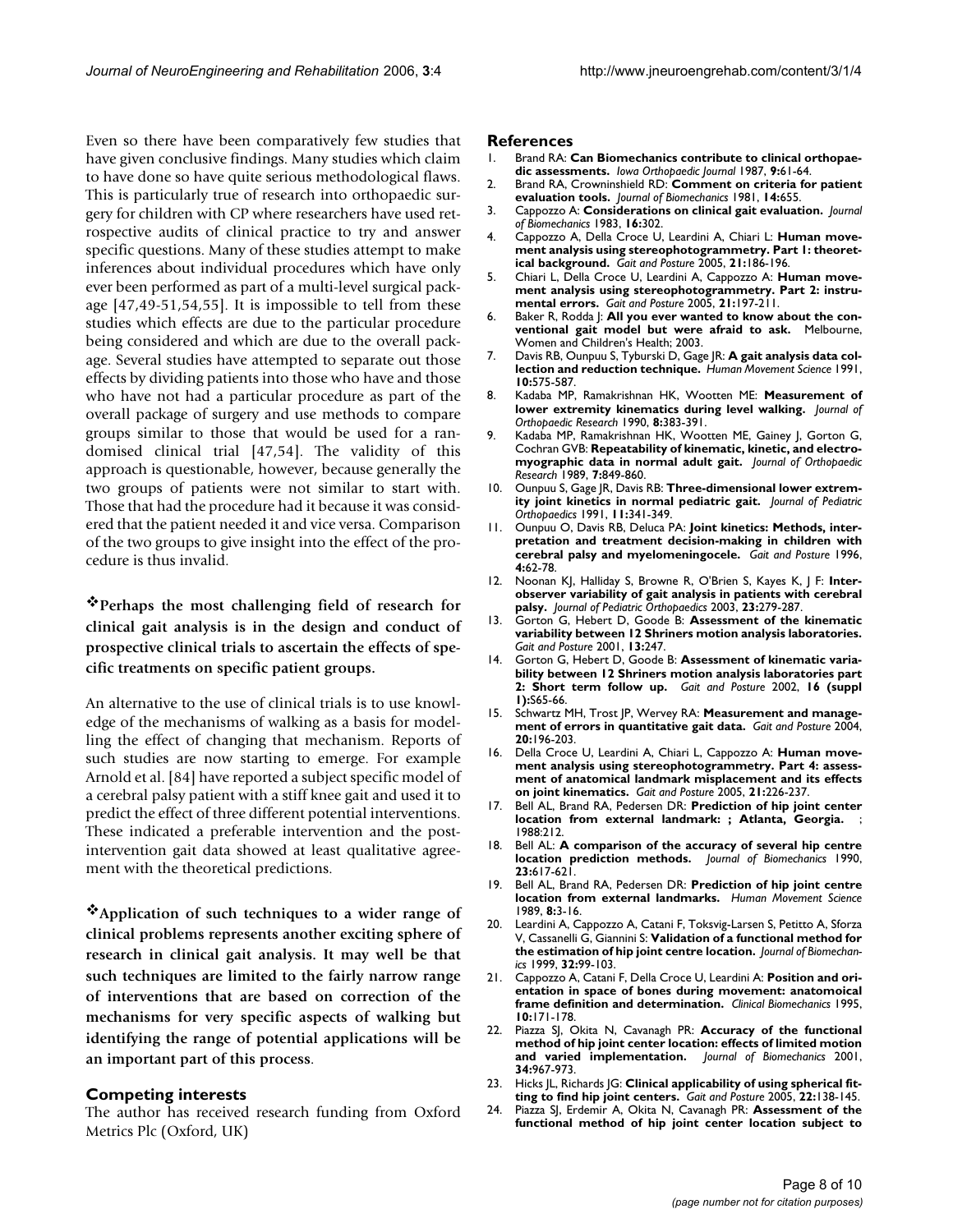**[reduced range of hip motion.](http://www.ncbi.nlm.nih.gov/entrez/query.fcgi?cmd=Retrieve&db=PubMed&dopt=Abstract&list_uids=14757454)** *Journal of Biomechanics* 2004, **37:**349-356.

- 25. Camomilla V, Cereatti A, Vannozzi G, Cappozzo A: **An optimised protocol for hip joint centre determination using the functional method.** *Journal of Biomechanics* 2005:In press, available on-line.
- 26. Charlton IW, Tate P, Smyth P, Roren L: **Repeatability of an optimised lower body model.** *Gait and Posture* 2004, **20:**213-221.
- 27. Schwartz MH, Rozumalski A: **[A new method for estimating joint](http://www.ncbi.nlm.nih.gov/entrez/query.fcgi?cmd=Retrieve&db=PubMed&dopt=Abstract&list_uids=15519345) [parameters from motion data.](http://www.ncbi.nlm.nih.gov/entrez/query.fcgi?cmd=Retrieve&db=PubMed&dopt=Abstract&list_uids=15519345)** *Journal of Biomechanics* 2005, **38:**107-116.
- 28. Reinbolt JA, Schutte JF, Fregly BJ, Koh BI, Haftka RT, George AD, Mitchell KH: **[Determination of patient-specific multi-joint kin](http://www.ncbi.nlm.nih.gov/entrez/query.fcgi?cmd=Retrieve&db=PubMed&dopt=Abstract&list_uids=15652563)[ematic models through two-level optimization.](http://www.ncbi.nlm.nih.gov/entrez/query.fcgi?cmd=Retrieve&db=PubMed&dopt=Abstract&list_uids=15652563)** *Journal of Biomechanics* 2005, **38:**621-626.
- 29. Lamoreux LW: **Errors in thigh axial rotation measurements using skin mounted markers.** 1991:372-373.
- 30. Lu TW, O'Connor JJ: **[Bone position estimation from skin](http://www.ncbi.nlm.nih.gov/entrez/query.fcgi?cmd=Retrieve&db=PubMed&dopt=Abstract&list_uids=10052917) [marker co-ordinates using global optimisatoin with joint](http://www.ncbi.nlm.nih.gov/entrez/query.fcgi?cmd=Retrieve&db=PubMed&dopt=Abstract&list_uids=10052917) [constraints.](http://www.ncbi.nlm.nih.gov/entrez/query.fcgi?cmd=Retrieve&db=PubMed&dopt=Abstract&list_uids=10052917)** *Journal of Biomechanics* 1999, **32:**129-134.
- 31. Alexander EJ, Andriacchi TP: **[Correcting for deformation in skin](http://www.ncbi.nlm.nih.gov/entrez/query.fcgi?cmd=Retrieve&db=PubMed&dopt=Abstract&list_uids=11182127)[based marker systems.](http://www.ncbi.nlm.nih.gov/entrez/query.fcgi?cmd=Retrieve&db=PubMed&dopt=Abstract&list_uids=11182127)** *Journal of Biomechanics* 2001, **34:**355-361.
- 32. Leardini A, Chiari L, Della Croce U, Cappozzo A: **Human movement analysis using stereophotogrammetry. Part 3. Soft tissue artifact assessment and compensation.** *Gait and Posture* 2005, **21:**212-225.
- 33. Asakawa DS, Pappas GP, Blemker SS, Drace JE, Delp SL: **Cine phasecontrast magnetic resonance imaging as a tool for quantification of skeletal muscle motion.** *Seminars on Musculoskelet Radiology* 2003, **7:**287-295.
- 34. Rebmann AJ, Sheehan FT: **[Precise 3D skeletal kinematics using](http://www.ncbi.nlm.nih.gov/entrez/query.fcgi?cmd=Retrieve&db=PubMed&dopt=Abstract&list_uids=12541228) [fast phase contrast magnetic resonance imaging.](http://www.ncbi.nlm.nih.gov/entrez/query.fcgi?cmd=Retrieve&db=PubMed&dopt=Abstract&list_uids=12541228)** *Journal of Magnetic Resonance Imaging* 2003, **17:**206-213.
- 35. Barrance PJ, Williams GN, Novotny JE, Buchanan TS: **[A method for](http://www.ncbi.nlm.nih.gov/entrez/query.fcgi?cmd=Retrieve&db=PubMed&dopt=Abstract&list_uids=16248313) measurement of joint kinematics in vivo by registration of 3- [D geometric models with cine phase contrast magnetic res](http://www.ncbi.nlm.nih.gov/entrez/query.fcgi?cmd=Retrieve&db=PubMed&dopt=Abstract&list_uids=16248313)[onance imaging data.](http://www.ncbi.nlm.nih.gov/entrez/query.fcgi?cmd=Retrieve&db=PubMed&dopt=Abstract&list_uids=16248313)** *Journal of Biomechanical Engineering* 2005, **127:**829-837.
- 36. Banks S, Bellemans J, Nozaki H, Whiteside LA, Harman M, Hodge WA: **Knee motions during maximum flexion in fixed and mobile-bearing arthroplasties.** *Clinical Orthopaedics and Related Research* 2003:131-138.
- 37. Banks SA, Fregly BJ, Boniforti F, Reinschmidt C, Romagnoli S: **[Com](http://www.ncbi.nlm.nih.gov/entrez/query.fcgi?cmd=Retrieve&db=PubMed&dopt=Abstract&list_uids=15660274)[paring in vivo kinematics of unicondylar and bi-unicondylar](http://www.ncbi.nlm.nih.gov/entrez/query.fcgi?cmd=Retrieve&db=PubMed&dopt=Abstract&list_uids=15660274) [knee replacements.](http://www.ncbi.nlm.nih.gov/entrez/query.fcgi?cmd=Retrieve&db=PubMed&dopt=Abstract&list_uids=15660274)** *Knee Surg Sports Traumatol Arthrosc* 2005, **13:**551-556.
- 38. Banks SA, Hodge WA: **Implant design affects knee arthroplasty kinematics during stair-stepping.** *Clinical Orthopaedics and Related Research* 2004:187-193.
- 39. Banks SA, Hodge WA: **[2003 Hap Paul Award Paper of the Inter](http://www.ncbi.nlm.nih.gov/entrez/query.fcgi?cmd=Retrieve&db=PubMed&dopt=Abstract&list_uids=15483794)national Society for Technology in Arthroplasty. Design and [activity dependence of kinematics in fixed and mobile-bear](http://www.ncbi.nlm.nih.gov/entrez/query.fcgi?cmd=Retrieve&db=PubMed&dopt=Abstract&list_uids=15483794)[ing knee arthroplasties.](http://www.ncbi.nlm.nih.gov/entrez/query.fcgi?cmd=Retrieve&db=PubMed&dopt=Abstract&list_uids=15483794)** *Journal of Arthroplasty* 2004, **19:**809-816.
- 40. Stagni R, Fantozzi S, Cappello A, Leardini A: **[Quantification of soft](http://www.ncbi.nlm.nih.gov/entrez/query.fcgi?cmd=Retrieve&db=PubMed&dopt=Abstract&list_uids=15698706) tissue artefact in motion analysis by combining 3D fluoros[copy and stereophotogrammetry: a study on two subjects.](http://www.ncbi.nlm.nih.gov/entrez/query.fcgi?cmd=Retrieve&db=PubMed&dopt=Abstract&list_uids=15698706)** *Clinical Biomechanics* 2005, **20:**320-329.
- 41. Fregly BJ, Rahman HA, Banks SA: **[Theoretical accuracy of model](http://www.ncbi.nlm.nih.gov/entrez/query.fcgi?cmd=Retrieve&db=PubMed&dopt=Abstract&list_uids=16121540)[based shape matching for measuring natural knee kinemat](http://www.ncbi.nlm.nih.gov/entrez/query.fcgi?cmd=Retrieve&db=PubMed&dopt=Abstract&list_uids=16121540)[ics with single-plane fluoroscopy.](http://www.ncbi.nlm.nih.gov/entrez/query.fcgi?cmd=Retrieve&db=PubMed&dopt=Abstract&list_uids=16121540)** *Journal of Biomechanical Engineering* 2005, **127:**692-699.
- 42. Li G, DeFrate LE, Park SE, Gill TJ, Rubash HE: **[In vivo articular car](http://www.ncbi.nlm.nih.gov/entrez/query.fcgi?cmd=Retrieve&db=PubMed&dopt=Abstract&list_uids=15611005)tilage contact kinematics of the knee: an investigation using [dual-orthogonal fluoroscopy and magnetic resonance](http://www.ncbi.nlm.nih.gov/entrez/query.fcgi?cmd=Retrieve&db=PubMed&dopt=Abstract&list_uids=15611005) [image-based computer models.](http://www.ncbi.nlm.nih.gov/entrez/query.fcgi?cmd=Retrieve&db=PubMed&dopt=Abstract&list_uids=15611005)** *American Journal of Sports Medicine* 2005, **33:**102-107.
- 43. Li G, Wuerz TH, DeFrate LE: **[Feasibility of using orthogonal](http://www.ncbi.nlm.nih.gov/entrez/query.fcgi?cmd=Retrieve&db=PubMed&dopt=Abstract&list_uids=15179865) [fluoroscopic images to measure in vivo joint kinematics.](http://www.ncbi.nlm.nih.gov/entrez/query.fcgi?cmd=Retrieve&db=PubMed&dopt=Abstract&list_uids=15179865)** *Journal of Biomechanical Engineering* 2004, **126:**314-318.
- 44. Rodda JM, Graham HK, Carson L, Galea MP, Wolfe R: **Sagittal gait patterns in spastic diplegia.** *Journal of Bone and Joint Surgery* 2004, **86:**251-258.
- 45. Winters TF, Gage JR, Hicks R: **Gait patterns in spastic hemiplegia in children and young adults.** *Journal of Bone and Joint Surgery* 1987, **69a:**437-441.
- 46. Hullin MG, Robb JE, Loudon IR: **Gait patterns in children with hemiplegic spastic cerebral palsy.** *Journal of Pediatric Orthopaedics* 1996, **5:**547-251.
- 47. Novacheck TF, Trost JP, Schwartz MH: **[Intramuscular psoas](http://www.ncbi.nlm.nih.gov/entrez/query.fcgi?cmd=Retrieve&db=PubMed&dopt=Abstract&list_uids=11856921) [lengthening improves dynamic hip function in children with](http://www.ncbi.nlm.nih.gov/entrez/query.fcgi?cmd=Retrieve&db=PubMed&dopt=Abstract&list_uids=11856921) [cerebral palsy.](http://www.ncbi.nlm.nih.gov/entrez/query.fcgi?cmd=Retrieve&db=PubMed&dopt=Abstract&list_uids=11856921)** *Journal of Pediatric Orthopaedics* 2002, **22:**158-164.
- 48. Rose SA, DeLuca PA, Davis RBIII, Ounpuu S, Gage JR: **[Kinematic](http://www.ncbi.nlm.nih.gov/entrez/query.fcgi?cmd=Retrieve&db=PubMed&dopt=Abstract&list_uids=8245196) [and kinetic evaluation of the ankle after lengthening of the](http://www.ncbi.nlm.nih.gov/entrez/query.fcgi?cmd=Retrieve&db=PubMed&dopt=Abstract&list_uids=8245196) [gastrocnemuis fascia in children with cerebral palsy.](http://www.ncbi.nlm.nih.gov/entrez/query.fcgi?cmd=Retrieve&db=PubMed&dopt=Abstract&list_uids=8245196)** *Journal of Pediatric Orthopaedics* 1993, **13:**727-732.
- 49. Ounpuu S, DeLuca P, Davis R, Romness M: **[Long-term effects of](http://www.ncbi.nlm.nih.gov/entrez/query.fcgi?cmd=Retrieve&db=PubMed&dopt=Abstract&list_uids=11856918) [femoral derotation osteotomies: an evaluation using three](http://www.ncbi.nlm.nih.gov/entrez/query.fcgi?cmd=Retrieve&db=PubMed&dopt=Abstract&list_uids=11856918)[dimensional gait analysis.](http://www.ncbi.nlm.nih.gov/entrez/query.fcgi?cmd=Retrieve&db=PubMed&dopt=Abstract&list_uids=11856918)** *Journal of Pediatric Orthopaedics* 2002, **22:**139-145.
- 50. Ounpuu S, Muik E, Davis RB, Gage JR, DeLuca PA: **[Rectus femoris](http://www.ncbi.nlm.nih.gov/entrez/query.fcgi?cmd=Retrieve&db=PubMed&dopt=Abstract&list_uids=8496367) surgery in children with cerebral palsy. Part II: A comparison [between the effect of transfer and release of the distal rectus](http://www.ncbi.nlm.nih.gov/entrez/query.fcgi?cmd=Retrieve&db=PubMed&dopt=Abstract&list_uids=8496367) [femoris on knee motion.](http://www.ncbi.nlm.nih.gov/entrez/query.fcgi?cmd=Retrieve&db=PubMed&dopt=Abstract&list_uids=8496367)** *Journal of Pediatric Orthopaedics* 1993, **13:**331-335.
- 51. Ounpuu S, Muik E, Davis RB, Gage JR, DeLuca PA: **[Rectus femoris](http://www.ncbi.nlm.nih.gov/entrez/query.fcgi?cmd=Retrieve&db=PubMed&dopt=Abstract&list_uids=8496366) [surgery in children with cerebral palsy. Part I: The effect of](http://www.ncbi.nlm.nih.gov/entrez/query.fcgi?cmd=Retrieve&db=PubMed&dopt=Abstract&list_uids=8496366) [rectus femoris transfer location on knee motion.](http://www.ncbi.nlm.nih.gov/entrez/query.fcgi?cmd=Retrieve&db=PubMed&dopt=Abstract&list_uids=8496366)** *Journal of Pediatric Orthopaedics* 1993, **13:**325-330.
- 52. Pirpiris M, Trivett A, Baker R, Rodda J, Nattrass GR, Graham HK: **Femoral derotation osteotomy in spastic diplegia. Proximal or distal?** *Journal of Bone and Joint Surgery* 2003, **85:**265-272.
- 53. Pirpiris M: **Single event multi-level surgery in spastic diplegia: comprehensive outcome analysis.** In *Department of Paediatrics* , University of Melbourne; 2002.
- 54. DeLuca P, Ounpuu O, Davis RB, Walsh J: **[Effect of hamstrings and](http://www.ncbi.nlm.nih.gov/entrez/query.fcgi?cmd=Retrieve&db=PubMed&dopt=Abstract&list_uids=9821124) [psoas lengthening on pelvic tilt in patients with spastic diple](http://www.ncbi.nlm.nih.gov/entrez/query.fcgi?cmd=Retrieve&db=PubMed&dopt=Abstract&list_uids=9821124)[gic cerebral palsy.](http://www.ncbi.nlm.nih.gov/entrez/query.fcgi?cmd=Retrieve&db=PubMed&dopt=Abstract&list_uids=9821124)** *Journal of Pediatric Orthopaedics* 1998, **gic** cerebral palsy.<br>18:712-718.
- 55. Gage J, Perry J, Hicks R, Koop S, Wernt J: **Rectus femoris transfer to improve knee function of children with cerebral palsy.** *Developmental Medicine and Child Neurology* 1987, **29:**159-166.
- 56. Baker R: **Pelvic angles: a mathematically rigorous definition which is consistent with a conventional clinical understanding of the terms.** *Gait and Posture* 2001, **13:**1-6.
- 57. Grood ES, Suntay WJ: **A joint coordinate system for the clinical description of three-dimensional motions: Application to the knee.** *Transactions of the ASME, Journal of Biomechanical Engineering* 1983, **105:**136-143.
- 58. Chao EYS: **[Justification of triaxial goniometer for the meas](http://www.ncbi.nlm.nih.gov/entrez/query.fcgi?cmd=Retrieve&db=PubMed&dopt=Abstract&list_uids=7204426)[urement of joint rotation.](http://www.ncbi.nlm.nih.gov/entrez/query.fcgi?cmd=Retrieve&db=PubMed&dopt=Abstract&list_uids=7204426)** *Journal of Biomechanics* 1980, **13:**989-1006.
- 59. Wu G, van der Helm FC, Veeger HE, Makhsous M, Van Roy P, Anglin C, Nagels J, Karduna AR, McQuade K, Wang X, Werner FW, Buchholz B: **[ISB recommendation on definitions of joint coordi](http://www.ncbi.nlm.nih.gov/entrez/query.fcgi?cmd=Retrieve&db=PubMed&dopt=Abstract&list_uids=15844264)[nate systems of various joints for the reporting of human](http://www.ncbi.nlm.nih.gov/entrez/query.fcgi?cmd=Retrieve&db=PubMed&dopt=Abstract&list_uids=15844264) [joint motion--Part II: shoulder, elbow, wrist and hand.](http://www.ncbi.nlm.nih.gov/entrez/query.fcgi?cmd=Retrieve&db=PubMed&dopt=Abstract&list_uids=15844264)** *Journal of Biomechanics* 2005, **38:**981-992.
- 60. Baker R: **[ISB recommendation on definition of joint coordi](http://www.ncbi.nlm.nih.gov/entrez/query.fcgi?cmd=Retrieve&db=PubMed&dopt=Abstract&list_uids=12547371)[nate systems for the reporting of human joint motion-part I:](http://www.ncbi.nlm.nih.gov/entrez/query.fcgi?cmd=Retrieve&db=PubMed&dopt=Abstract&list_uids=12547371) [ankle, hip and spine.](http://www.ncbi.nlm.nih.gov/entrez/query.fcgi?cmd=Retrieve&db=PubMed&dopt=Abstract&list_uids=12547371)** *J Biomech* 2003, **36:**300-2; author reply 303-4.
- 61. Schache A, Baker R, Vaughan C: **Differences in lower limb transverse plane joint moments during gait when expressed in two alternative reference frames.** *Journal of Biomechanics* 2006, **In press:**.
- 62. Pandy MG: **Moment arm of a muscle force.** *Exercise and Sports Science Reviews* 1999, **27:**79-118.
- 63. Saunders JBDM, Inman VT, Eberhart HD: **The major determinants in normal and pathological gait.** *Journal of Bone and Joint Surgery* 1953, **35A:**543-728.
- 64. Ortega J, Farley C: **Minimising vertical excursion of centre of mass movement does not reduce metabolic cost in walking: ; Toledo, OH.** ; 2003.
- 65. Gard SA, Childress DS: **The effect of pelvic list on the vertical displacement of the trunk during normal walking.** *Gait and Posture* 1997, **5:**233-238.
- 66. Gard SA, Childress DS: **The influence of stance-phase knee flexion on the vertical displacement of the trunk during normal walking.** Archives of Physical Medicine and Rehabilitation 1999, **walking.** *Archives of Physical Medicine and Rehabilitation* 1999, **80:**26-32.